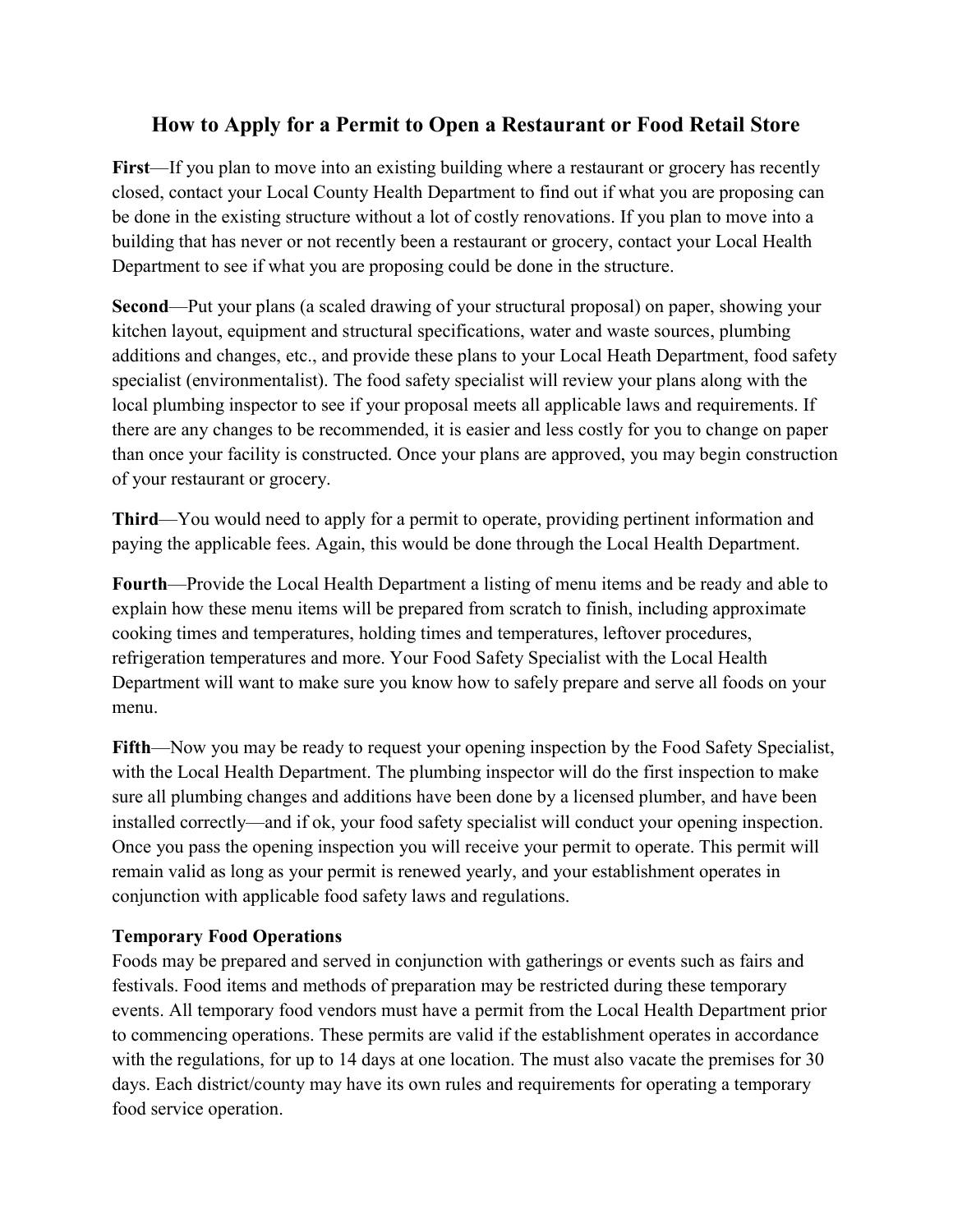## Restricted Food Concessions

These food establishments operate with restricted non-potentially hazardous menu items and ingredients considered to be low risk in relation to foodborne illness. Only non-potentially hazardous menu items may be provided with the exception of plain frankfurters with bread, commercially processed nacho cheese sauce and chips. Other potentially hazardous foods may not be provided by a restricted food concession. These concessions may operate with limited fixture requirements as defined in the Kentucky Food Establishment Act and State Retail Food Code.

Foods allowed under the "Restricted Foods" permit include the following: flavored ice, shaved ice, snow cones with commercially mixed and packaged flavorings, pork rinds, kettle corn, roasted nuts without the shell, nacho cheese and chips, cotton candy, and pre-cooked, commercially processed hot dogs, frankfurters, and similar meals (bratwurst and Italian sausage) that are either grilled, steamed or boiled on site. Any entity operating with a "Restricted Foods" permit may also market pre-packaged sandwiches, pre-packaged ice cream, popsicles, and shelfstable pre-packaged baked goods, provided they are obtained from an approved source.

### Statewide Mobile Food Unit Operations

A statewide mobile food unit is basically a food establishment on wheels, or mobile. These operations are permitted by the Local County Health Department and when meeting the requirements, pay one yearly fee and may operate statewide. These units are to contact the health department in each county where they operate for an inspection. These units are not able to remain at one location for longer than 14 consecutive days. They must also vacate the premises for 30 days. Plan submission is the same as for a regular permanent restaurant or food retail establishment (with exceptions based on type of food being cooked and served).

\*\*The following low risk foods would not require permitting but would require hand washing facilities: plain popcorn popped in a heated, closed environment that is served with no bare-hand contact (you may provide dry commercially processed and packaged toppings after heated); plain roasted or steamed nuts in the shell; and carbonated beverages dispensed from protected equipment. Simple coffees made from a coffee maker and dispensed in single service cups along with pre-packaged sugar and creamers are also exempt from permitting.

Permitting Fees: (more information on permitting fees can be found through the Kentucky Food Safety Branch at www.chfs.ky.gov.)

Food Service: Annual is \$100 (+) number of seats provided

| $0$ seats $-$ \$0  | $1-25$ seats $-$ \$60       |
|--------------------|-----------------------------|
| $26 - 50 - 100$    | 51-100 seats $-$ \$125      |
| $101 - 200 - $150$ | $201 + \text{seats} - $175$ |